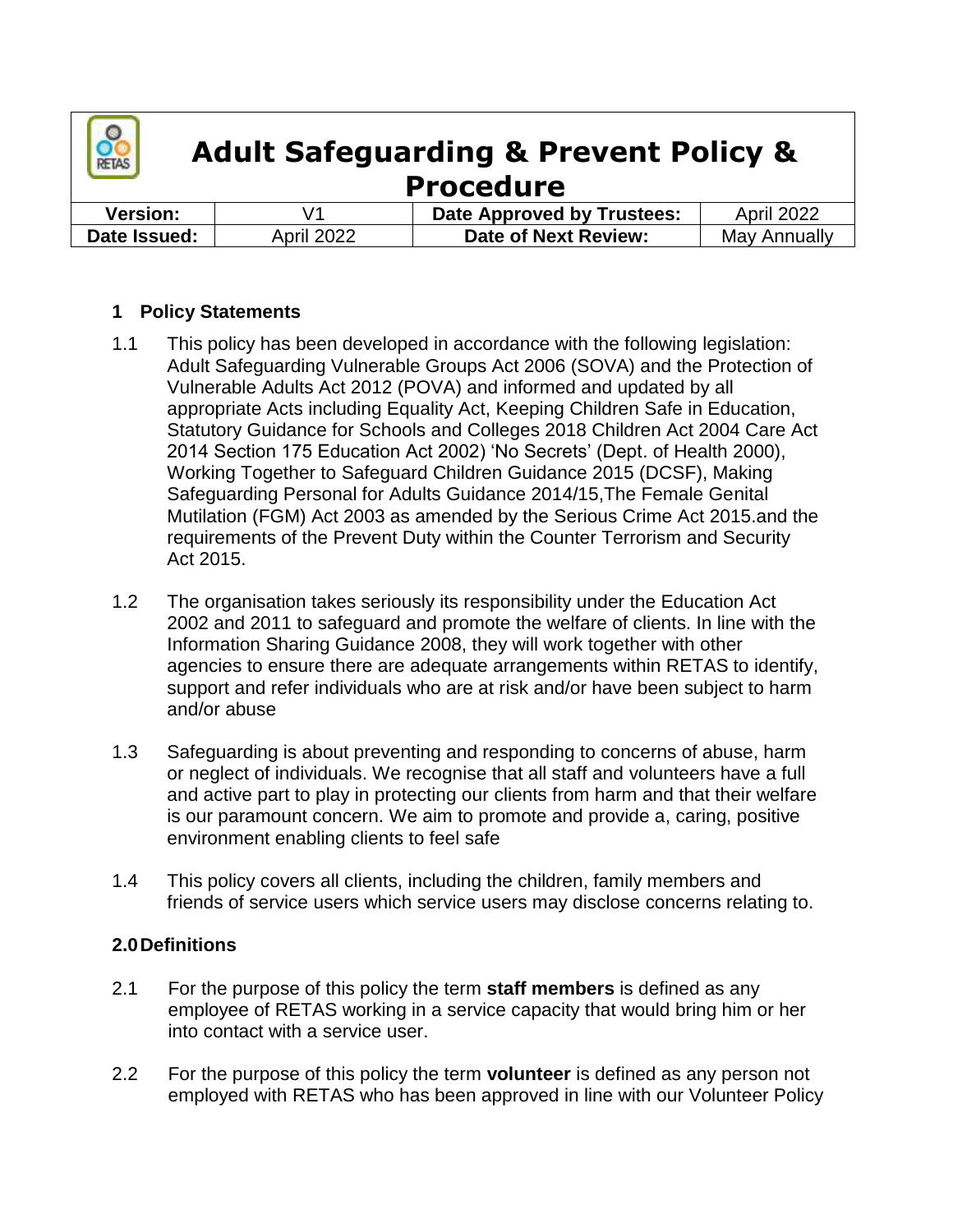to undertake unpaid work in any service which would bring them into contact with service users, or has been permitted to do such work pending approval.

#### 2.3 Who is an adult at risk?

For the purpose of this policy, an adult at risk is an adult who:

- **is aged 18 years or more, and**
- has a learning, physical disability and or impairment
- has needs for care and support (whether or not these are currently being met), and
- **EXECT:** is experiencing, or is at risk of, abuse or neglect, and
- as a result of those needs is unable to protect himself or herself against the abuse or neglect or the risk of it.
- **Lacks mental capacity to make particular decisions and is in need of** care and support
- Misuses substances and alcohol
- **EXTE is an older person who is frail due to ill health, physical disability or** cognitive impairment
- has mental health needs including dementia or a personality disorder
- has a long-term illness or health condition
- 2.4 What is abuse?

Abuse can take many forms and the circumstances of the individual should always be considered. It may consist of a single act or repeated acts. The following are examples of issues that would be considered as a safeguarding concern.

Types of abuse are listed as follows:

- **Physical abuse,** such as being hit, kicked, being locked in a room or inappropriate restraint
- **Sexual abuse,** such as being made to take part in a sexual activity when the adult has not, or is not able to give their consent.
- **Psychological abuse**, such as being shouted at, ridiculed or bullied, as well as being made to feel frightened.
- **Financial or material abuse,** such as stealing someone's money or belongings, or misusing them for someone else's benefit
- **Neglect** involves the failure to provide care or support which results in someone being harmed.
- **Discriminatory abuse**, involves treatment or harassment based on age, gender, sexuality, disability, race or religious belief.
- **Modern Slavery** includes human trafficking, forced labour, and domestic servitude.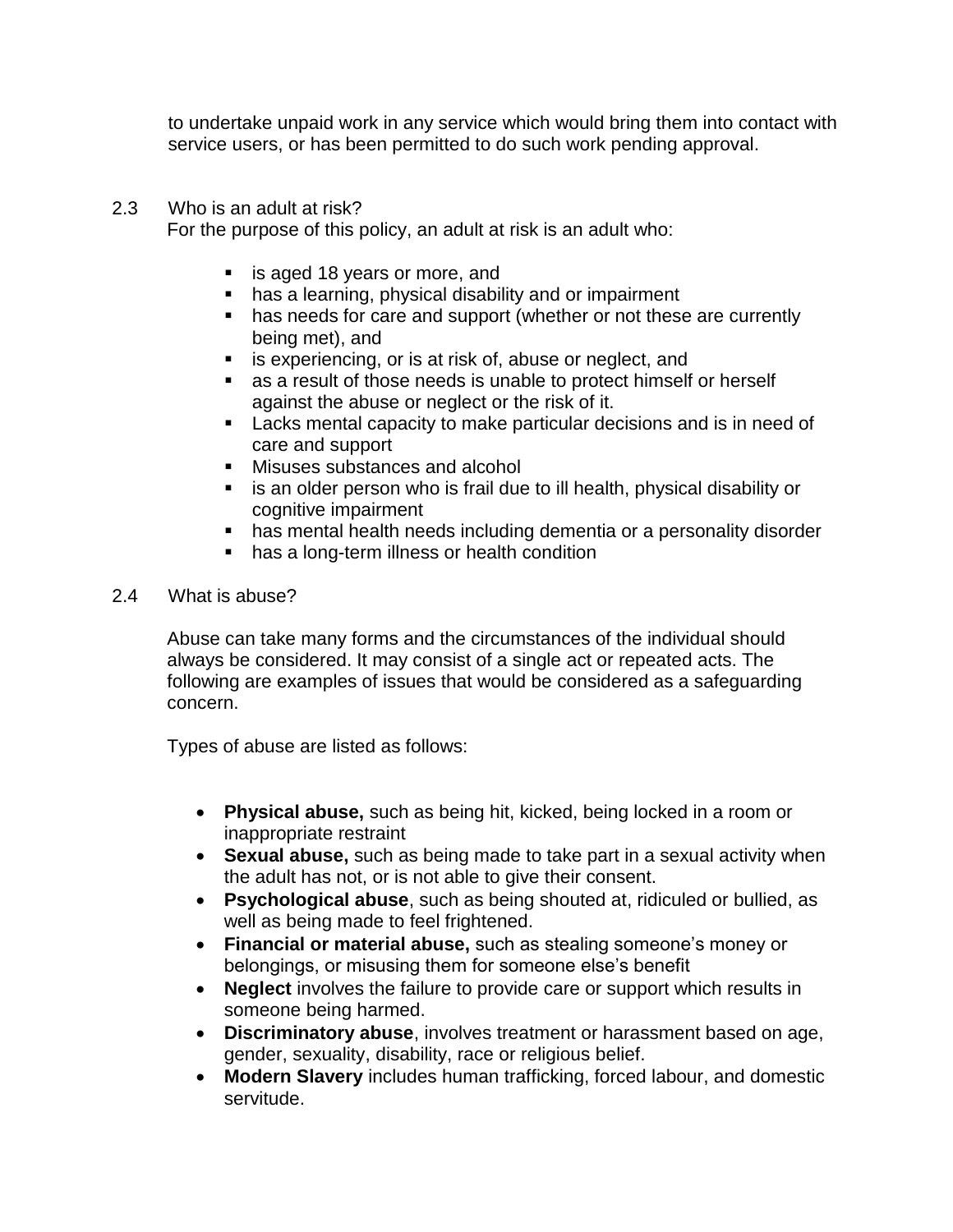- If any of these forms of abuse are caused by an organisation, it is sometimes called **organisational abuse.**
- When abuse occurs between partners or by a family member, it is often called **domestic violence and abuse**.
- **Self-neglect** covers a wide range of behaviours, such as neglecting to care for one's personal hygiene, health or surroundings and includes behaviours such as hoarding.

#### **3.0Objectives**

- 3.1 Provide information and support in accessible ways to help clients understand the different types of abuse, how to stay safe and what to do to raise a concern about somebody's safety or well-being.
- 3.2 To provide an environment in which all clients feel safe, secure, valued, respected and feel confident, resulting in them knowing how to access help if they are in difficulties.
- 3.3 To raise the awareness of all staff and volunteer regarding Safeguarding through regular updates and training, specifically their responsibilities in identifying and reporting possible cases of harm, abuse, radicalisation and extremism.
- 3.4 Raise public awareness so that communities as a whole, alongside professionals, play their part in preventing, identifying and responding to abuse including FGM, neglect, general intolerance, radicalisation and extremism.
- 3.5 To provide a systematic means of monitoring clients known or thought to be at risk of harm, and contribute to assessments of need and support plans for these service users as appropriate.
- 3.6 To provide and support effective and appropriate communication between all members of staff & volunteers in relation to safeguarding
- 3.7 To develop a structured procedure which will be followed by all members of staff& volunteers in cases of suspected harm, abuse, radicalisation and extremism.
- 3.8 To develop effective working relationships with organisation and other agencies involved in safeguarding children, young people, and adults.
- 3.9 To ensure that all staff have undergone suitability checks for their role(s).
- 3.10 To be informed, understand and communicate the changes and trends in Safeguarding issues and practices, such as the prominence of the use of technology.

#### **4.0Procedures**

4.1 Our procedures for safeguarding will be in line with the Local Safeguarding Partnerships arrangements. We will ensure that: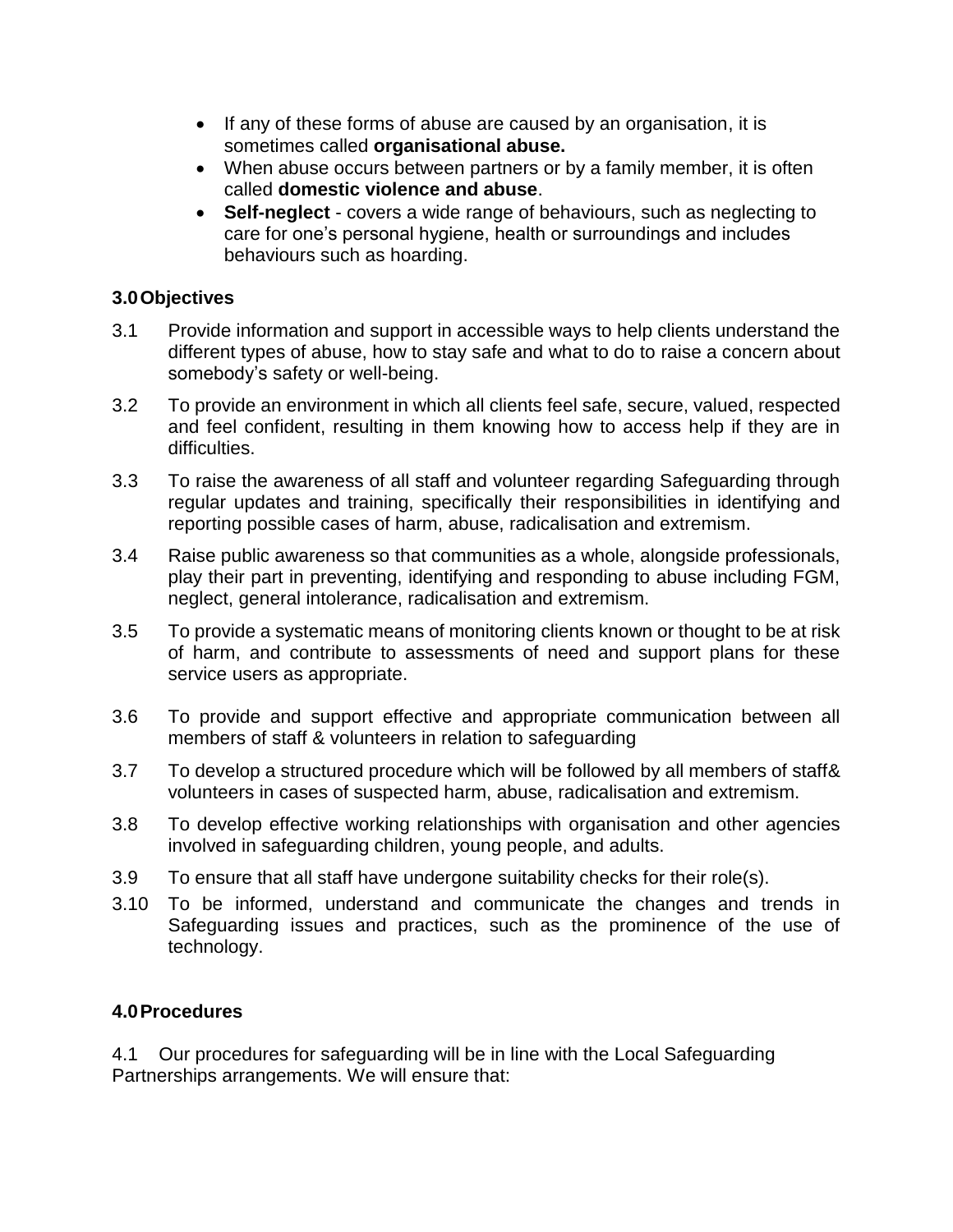- 4.1.1 The organisation understands and fulfils its safeguarding responsibilities and will appoint a named trustee lead with Safeguarding responsibilities.
- 4.1.2 A senior member of the leadership team will be the Designated Lead for Safeguarding.
- 4.1.3 Individuals from the management team will substitute for the Designated Lead for Safeguarding when required and will have received training and have been suitably briefed in this role.
- 4.1.4 All new members of staff & volunteers will complete essential Safeguarding training which includes Prevent as part of their induction programme. Refresher training will be completed by all staff & volunteers every three years.
- 4.1.5 All members of staff& volunteers know how to respond to a client who discloses a safeguarding concern and the procedure to be followed in appropriately sharing this information.
- 4.1.6 All clients are made aware of the organisations responsibilities in regard to Safeguarding procedures through publication of this policy and inclusion in learner's inductions and one to one advice sessions.
- 4.1.7 Pre-employment checks to determine staff& volunteer suitability will be undertaken for all staff & volunteers recruited and appointment will not be confirmed unless satisfactory checks have been completed. These checks will include references and eligibility checks including relevant DBS checks in line with our recruitment policy.
- 4.1.8 Our procedures will be reviewed and updated annually, or sooner in response to new guidance.

### **5.0 Responsibilities**

- 5.1 We have a Designated Lead for Safeguarding who is responsible for:
- 5.1.1 Keeping themselves up to date with knowledge to enable them to fulfil their role, including attending all required essential training provided by the appropriate body.
- 5.1.2 Acting as a focal point for staff & volunteer concerns and liaising with other agencies and professionals.
- 5.1.3 Ensuring that detailed and accurate written records of concern are kept and all such records are confidential and secure.
- 5.1.4 Making referrals and or signposting if there are concerns about the welfare of a clients the Local Adult or Children's Safeguarding Partnership (whichever is relevant to the case) using the stipulated referral procedure as soon as possible within the working day. Any person identified as being at risk of radicalisation is referred to the Channel programme through the Local Authority Prevent Co-ordinator.
- 5.1.5 Seek guidance, support and notify any relevant parties, such as Adult Learning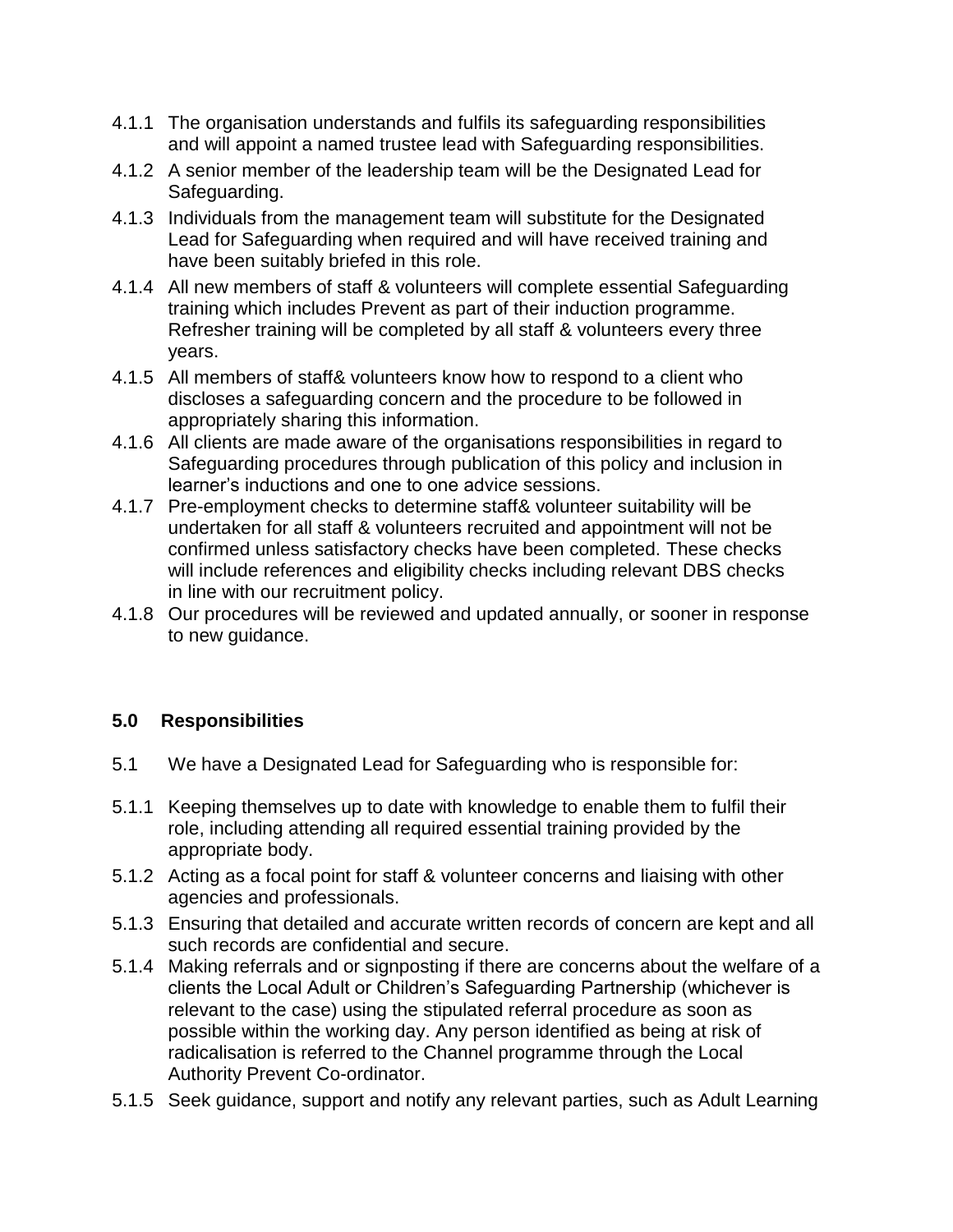Safeguarding Lead.

## **6.0 Supporting clients**

- 6.1 We will support clients by:
- 6.1.1 Encouraging the development of self-esteem and resilience through our services.
- 6.1.2 Promoting a caring safe and positive environment.
- 6.1.3 Liaising and working together with all other support services and those agencies involved in the safeguarding of service users.
- 6.1.4 Notifying Social Care or Prevent Co-ordinators as soon as there is a significant concern.

## **7.0Confidentially**

- 7.1 We recognise that all matters relating to safeguarding are confidential.
- 7.2 We will disclose personal information regarding a concern, to other members of staff & volunteers on a need to know basis only. However, all staff& volunteers must be aware that they have a professional responsibility to share information with other agencies in order to safeguard service users effectively.
- 7.3 All staff & volunteers must be aware that they cannot promise a client to keep secrets which might compromise their safety or well-being or that of another.
- 7.4 We will always undertake to share our intention to refer a client to Social Services with them and/or their parents/carers unless to do so could put the client at greater risk of harm, or impede a criminal investigation. If in doubt, we will consult with relevant agencies such as Social Services/Police

### **8 Supporting Staff & Volunteers**

- 8.1 We recognise that staff & volunteers who have become involved with a service user who has suffered harm or appears to be likely to suffer harm may find the situation stressful and upsetting. We will support such staff & volunteers by providing an opportunity to talk through their anxieties with the Designated Lead for Safeguarding and to seek further support. This could be provided by, for example, GP, counselling service, Occupational Health as appropriate.
- 8.2 We understand that staff & volunteers should have access to advice on the boundaries of appropriate behaviour. For example, the document "Guidance on Safer Working Practice for Adults who work with Children and Young People in Education (revised July 2015) gives advice on this and the circumstances which should be avoided in order to limit complaints against staff of abuse of trust and/or allegations of physical or sexual abuse which is relevant to working with children and/or adults.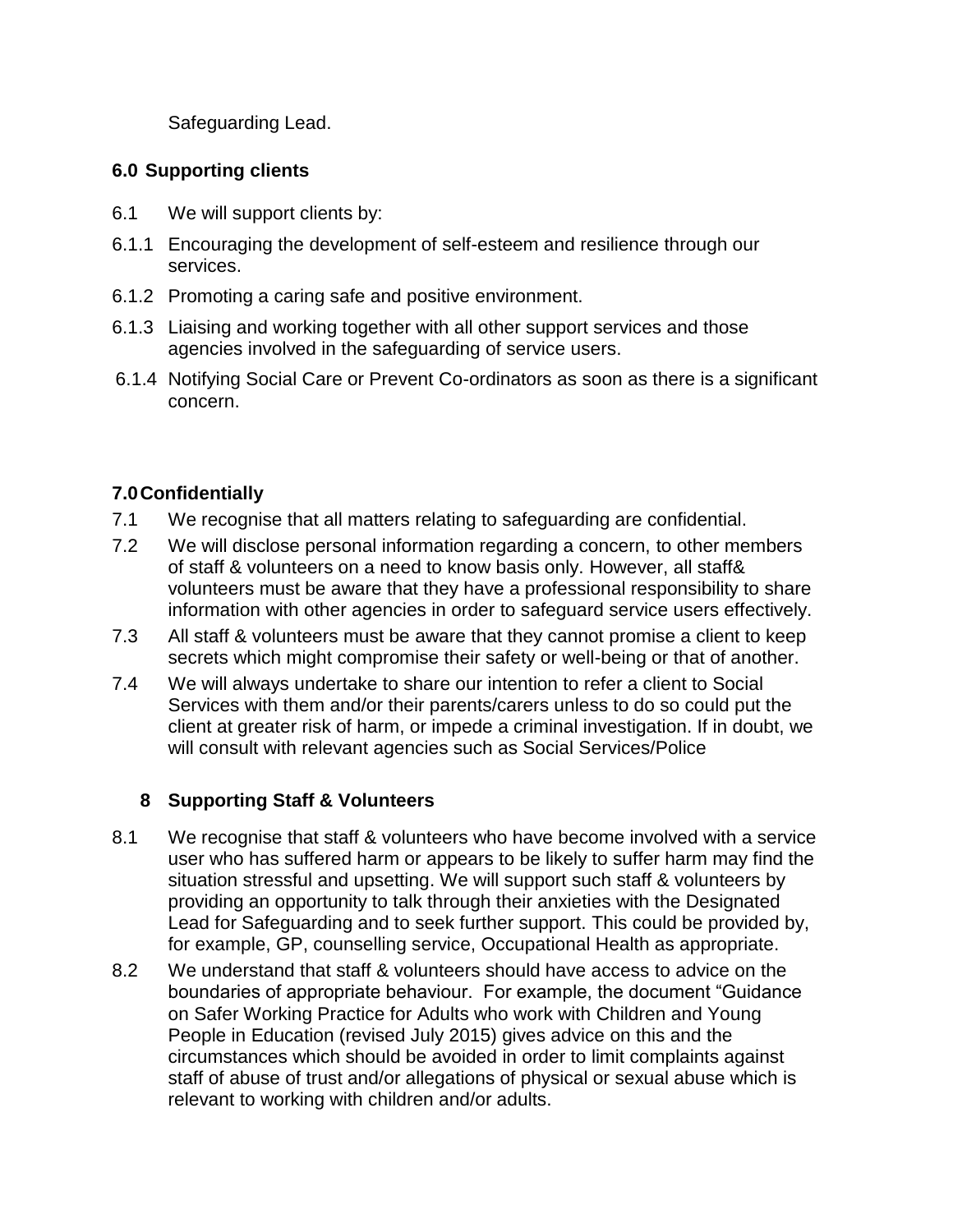8.3 We recognise that designated staff &volunteers should have access to support (as in 8.2 above) and appropriate workshops courses or meetings as organised by RETAS.

## **9.0 Allegations Against Staff**

- 9.1 All staff & volunteers should take care not to place themselves in a vulnerable position in respect of their behaviour or communication with a client. It is always strongly recommended that 1-2-1activity with individual clients, be conducted in open view of others. (see also 6.3 above)
- 9.2 If a client makes an allegation against a member of staff or volunteer, the member of staff or volunteer receiving the allegation will immediately inform the Designated Safeguarding Lead or the most senior member of staff if the Designated Safeguarding Lead is not present.
- 9.3 The Designated Safeguarding Lead on all such occasions will discuss the content of the allegation with the Chief Executive.
- 9.4 We recognise that the designated staff or volunteer should have access to support (as in 8.2 above) and appropriate training.
- 9.5 If the allegation made to a member of staff or volunteer concerns the Designated Safeguarding Lead, the person receiving the allegation will immediately inform the Chair of Trustees who will consult as in 9.3 above, without notifying the Designated Safeguarding Lead first.
- 9.6 We will follow the appropriate national and local procedures and guidance for managing allegations against staff& volunteers.
- 9.7 Suspension of the member of staff or volunteer against whom an allegation has been made needs careful consideration and we will consult (as in 9.3 above) in making this decision.

### **10.0 Whistleblowing**

- 10.1 We recognise that clients cannot be expected to raise concerns in an environment where staff & volunteers fail to do so.
- 10.2 All staff should be aware of their duty to raise concerns about the attitude or actions of colleagues. If necessary, they can speak to the Chair of Trustees or the Designated Lead for Safeguarding in the strictest of confidence.

### **11.0 Supporting policies**

Child Protection Policy Children (Under 18) Policy Code of Conduct Confidentiality Policy Data Protection Policy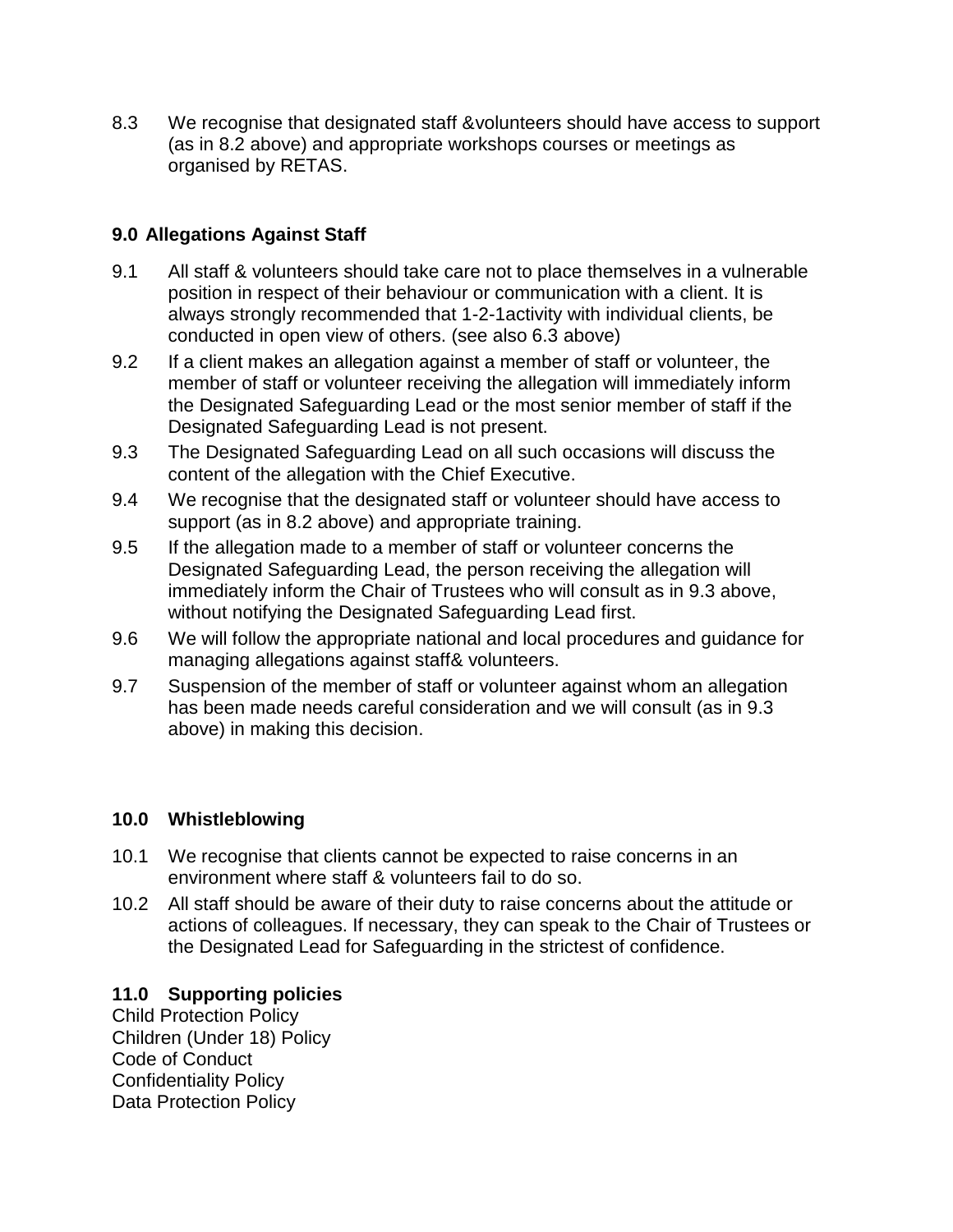Disciplinary Process Equality & Diversity Policy Financial Risk Management Policy Grievance Procedure Health & Safety Policy Induction Policy & Program Volunteer Policy Recruitment & Selection Policy Supervision Policy Whistleblowing Policy

In the event of a Safeguarding concern:

| Designated Safeguarding Lead is:<br>(Name, position, contact no)              | Sophia Naz Ulhaq, Learning Manager |
|-------------------------------------------------------------------------------|------------------------------------|
| <b>RETAS Chief Executive is:</b><br>(Name, position, contact no)              | Roger Nyantou                      |
| <b>RETAS Trustee Safeguarding Lead</b><br>is:<br>(Name, position, contact no) | Mike Baynham                       |

## **12 Additional Support**

| <b>Title</b>                                         | <b>Description</b>                                                                                                                                              | <b>Contact</b>                                                              |
|------------------------------------------------------|-----------------------------------------------------------------------------------------------------------------------------------------------------------------|-----------------------------------------------------------------------------|
| <b>West Yorkshire</b><br>Police                      | Investigate criminal offences<br>and protect public safety                                                                                                      | If a person is in imminent<br>danger ring 999<br>To report a crime ring 101 |
| Leeds Adult<br>Social Care:<br><b>Contact Centre</b> | Safeguarding adults concerns<br>should be reported to Adult<br>Social Care, who will work with<br>the adult and partner agencies<br>to support them to be safe. | Tel: 0113 222 4401                                                          |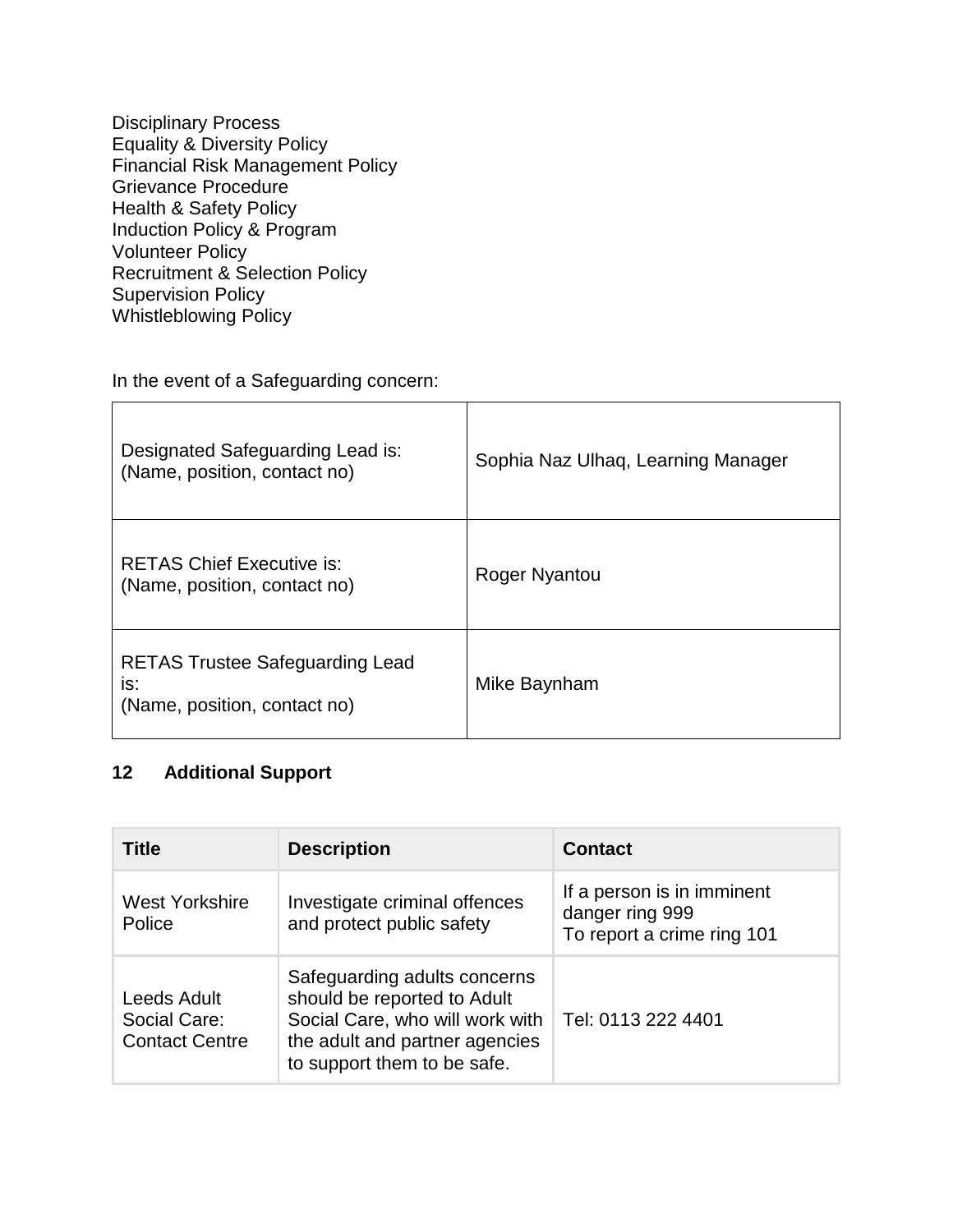| <b>Title</b>                                                        | <b>Description</b>                                                                                                                                                                                                                       | <b>Contact</b>                                               |
|---------------------------------------------------------------------|------------------------------------------------------------------------------------------------------------------------------------------------------------------------------------------------------------------------------------------|--------------------------------------------------------------|
| Children and<br>Young People's<br><b>Social Care</b>                | Receives safeguarding<br>referrals in relation to children<br>and young people (under 18<br>years of age)                                                                                                                                | Tel: 0113 222 4403                                           |
| <b>Leeds Adult</b><br>Social Care:<br><b>Emergency Duty</b><br>Team | Receives safeguarding<br>concerns for adults at risk,<br>children and young people 'out<br>of hours'                                                                                                                                     | Tel: 07712 106 378<br>(Bank Holidays and all other<br>times) |
| Leeds<br>Safeguarding<br>Adults Board,<br><b>Strategy Unit</b>      | A strategic unit providing<br>support for the Leeds<br><b>Safeguarding Adults</b><br>Board. The unit in non-<br>operational and cannot take<br>safeguarding referrals, these<br>must be reported to Adult<br>Social Care as listed above | Tel: 0113 37 89 455<br>LSAB@leeds.gov.uk                     |
| Advonet                                                             | Established to provide a<br>support network of advocacy<br>providers within Leeds. Their<br>website provides details of<br>advocacy services within<br>Leeds, listed by the client<br>group they serve and<br>geographical area.         | Tel: 0113 244 0606<br>www.advonet.org.uk                     |
| <b>Anti-Social</b><br><b>Behaviour</b><br><b>Contact Centre</b>     | Access point for support in<br>relation to anti-social<br>behaviour.                                                                                                                                                                     | Tel: 0113 222 4402<br>www.leeds.gov.uk                       |
|                                                                     |                                                                                                                                                                                                                                          |                                                              |
| <b>Care Quality</b><br>Commission                                   | Regulates care provided by<br>the NHS, local authorities,<br>private companies and<br>voluntary organisations and<br>protects the interests of people<br>whose rights are restricted<br>under the Mental Health Act.                     | Tel: 0845 015 0120<br>www.cqc.org.uk                         |
| Disclosure and                                                      | The role of the Disclosure and                                                                                                                                                                                                           | DBS: Tel: 03000 200 190                                      |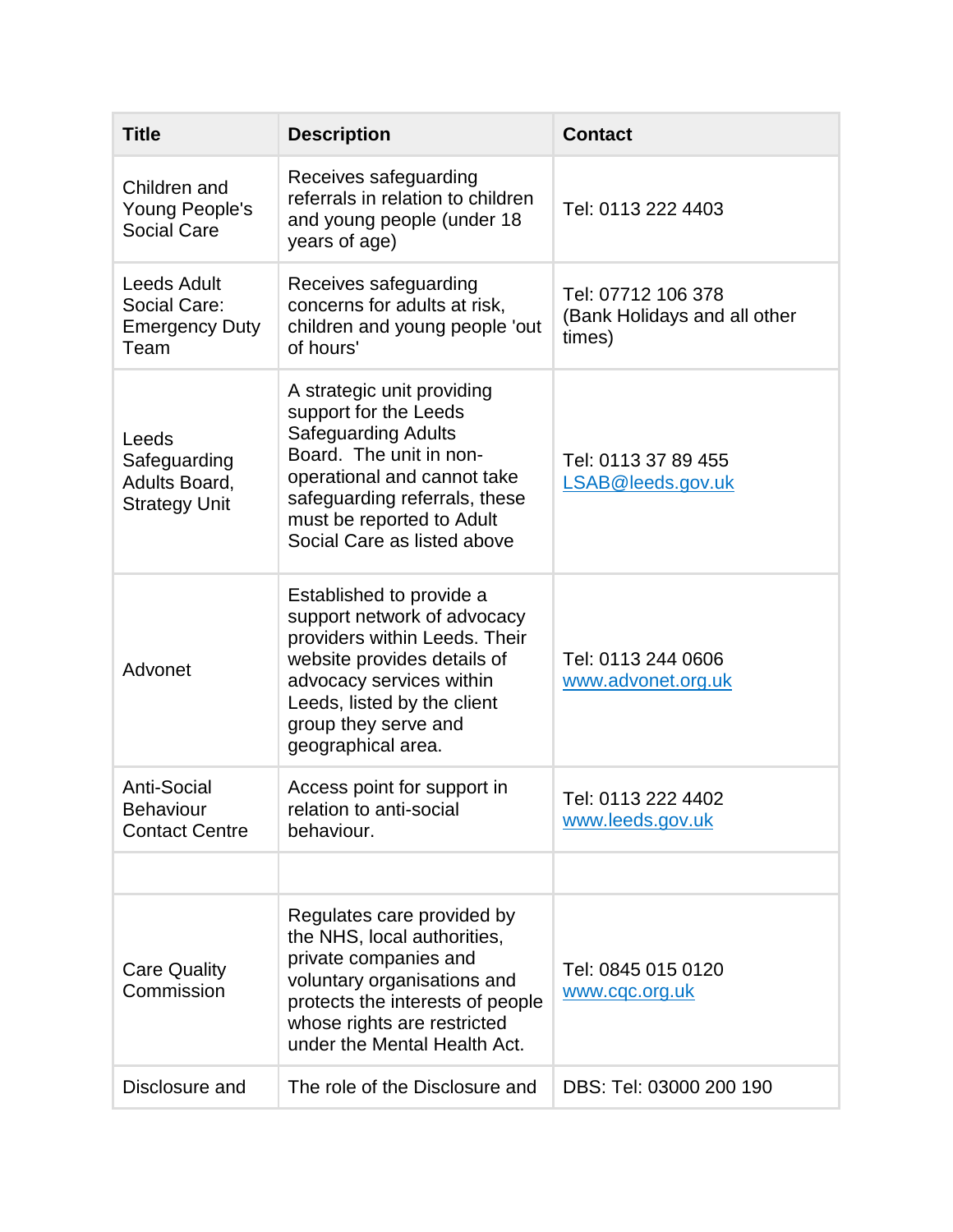| <b>Title</b>                                                        | <b>Description</b>                                                                                                                                                                                                                                              | <b>Contact</b>                                                                            |
|---------------------------------------------------------------------|-----------------------------------------------------------------------------------------------------------------------------------------------------------------------------------------------------------------------------------------------------------------|-------------------------------------------------------------------------------------------|
| <b>Barring Scheme</b>                                               | Barring Service (DBS) is to<br>help employers make safer<br>recruitment decisions and<br>prevent unsuitable people<br>from working with vulnerable<br>groups including children. It<br>replaces the Independent<br>Safeguarding and Criminal<br>Records Bureau. | Welsh Language: Tel: 03000<br>200 191<br>DBS minicom: Tel: 03000 200<br>192<br>www.gov.uk |
| Domestic<br>Violence                                                | Leeds domestic violence 24<br>hour helpline which provides<br>help for all victims of abuse in<br>Leeds.                                                                                                                                                        | Tel: 0113 2460401<br>www.leeds.gov.uk                                                     |
| The Forced<br>Marriage Unit                                         | Part of the Foreign and<br>Commonwealth Office,<br>provides a wealth of<br>information, multi agency<br>practice guidelines and an<br>advice line for victims, their<br>friends, relatives and<br>professionals.                                                | Tel: 0207 008 0151<br>www.fco.gov.uk/forcedmarriage                                       |
| Health and<br><b>Safety Executive</b>                               | Responsible for all health and<br>safety regulations in the UK. It<br>provides information about the<br>regulations and provides<br>guidance on how to improve<br>the health and safety of staff<br>and service users in a variety<br>of establishments.        | www.hse.gov.uk                                                                            |
| Leeds<br>Deprivation of<br>Liberty<br>Safeguards<br>(DoLS) Helpline | Provides advices on issues<br>relating to DoLS, for<br>professionals, service<br>providers and members of the<br>public.                                                                                                                                        | Tel: 0113 535 0004<br>(Mon-Fri 09:00 - 16:30)                                             |
| Mencap<br>Whistleblowing<br>Helpline                                | The Whistleblowing Helpline is<br>an independent, confidential,<br>free phone service for staff<br>and organisations working<br>within the NHS and social care                                                                                                  | Tel: 0800 724725<br>www.mencap.org.uk                                                     |